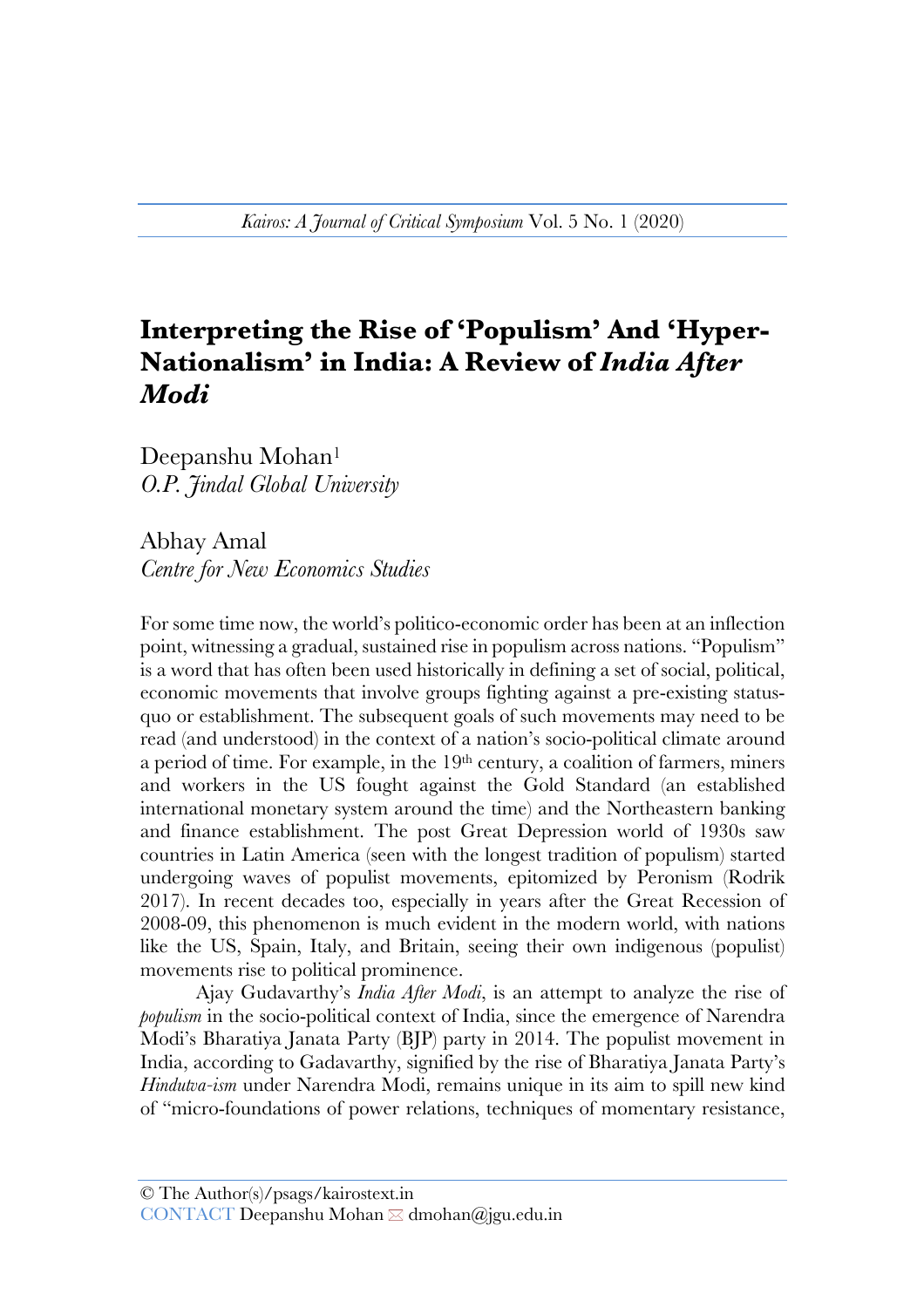and prolonged negotiation, imaginations of future change and nostalgia for past and continuity." He argues that this unique form of political organisation has some distinctive features with "the ability to create a people, projecting a strongman, polarising between "us" and "them", mobilising passions and emotions, bringing the private to the public, and replacing the institutional mode of pursuing politics with street mobilisations" (Gadavarthy 2019: xi).

In Modi's New India, a conservative political being projects himself (herself) as a subaltern, but adheres to a politics of aspiration, which the 'Indian Right' (as articulated by BJP's Hindutva-ism) has been able to rhetorically understand and tap-into for electoral gains. Anyone aware of the recent social and political events (the Union Territorializing of the state of Jammu and Kashmir, the protest movement against the Citizenship Amendment Act and National Registration of Citizenship -to cite but a few) may broadly agree with how Gadavarthy approaches the underlying reasons for how (and why) 'fringe' Hindutva politics gathered mainstream political space through electoral, legislative and rhetorical validation.

With over more than thirty short chapters, Gadavarthy's book defines some of these aspects in greater detail along with various other socio-political happenings aiding the rise of BJP's Hindutva brigade. One can draw this inference through the numerous illustrations brought out in the book. These include episodes discussing: suppression of free speech at Jawaharlal Nehru University (JNU)- one of India's apex universities, by branding students as "antinational"; BJP's action in the state of Jammu and Kashmir- the only Muslim majority state in India; the utilization and encouragement of mob violence to pursue the party's ideological goals, and see its political entrenchment taking place for majoritarian gains. Through these references (amongst many others), Gudavarthy attempts to build an overarching theory of populism based on concrete actions taken by Narendra Modi and his ruling party in India. His analysis of some other (yet entwined) social issues, such as the state of Indian education and the discussion around the treatment of Dalits, form some of the most memorable parts of the book, attempting to coherently bridge the gap between *theory* and *praxis*.

However, in an effort to establish a broader theoretical canvas to India's own version of Hindutiva-ism or Indigenous Populism, there are a few deductive explanations that merit some critical reflection and further review. For one, there is little empirical support provided by the author to validate his observation on how 'there is no Islamophobia in India', or that Muslims have been vilified because they make for "safe enemies". (Ibid 223). He argues that the violence against Muslims stems from "caste dynamics inherent in the Hindu society". (Gadavarthy xvii) Yet, *othering* of Muslims among Hindu nationalists stretches no further back than the late 19th century (Jaffrelot 2007: 3).

Many prominent writers of the movement, such as V. D. Savarkar, were not even religious, let alone Hindu. Most were atheists and were motivated by their hatred of Muslims rather than their love for Hinduism. Those, like Savarkar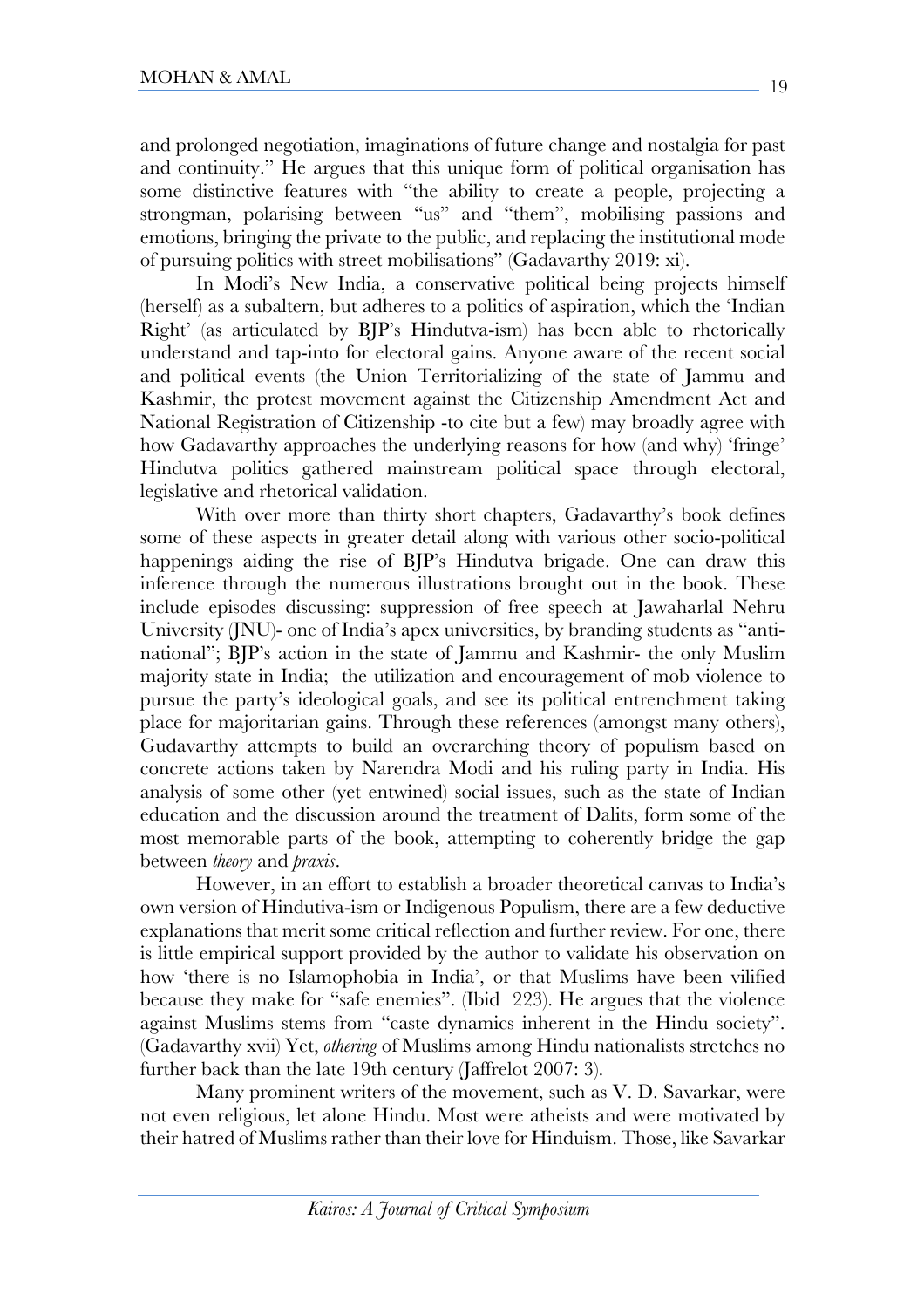himself, chastised Hindus for being weak and effeminate(Ibid 2007: 85). The hatred for Muslims primarily germinated during colonisation around 1920, where it seemed apparent that the British would be the safest enemies of their nationalism. (Ibid 3). Nevertheless, it is still the Muslims that they targeted, a group Gadvarthy recognises comprises only 15% of the population, as opposed to the 80% Hindus of India. This, however, did not stem from a conception of them being "safe enemies", but something that can only be a mixture of Islamophobia and insecurity that was bred by the same nationalists who railed against Muslims.

India's many founding forefathers, such as Mohandas Gandhi and Rabindranath Tagore held that India was a united nation much before colonisation, and that Muslims and Hindus lived together relatively harmoniously since their arrival in Sindh around the 8th century AD (See Gandhi 1997, Tagore 1917). Their identities as regimented categories of "Hindu" and "Muslim" is a modern phenomenon, and many Indian locals of the past, through generations of cultural assimilation, had indeed become ideologically 'Hindu-Muslim'. Gudavarthy's analysis on *othering* of Muslims, offers somewhat a myopic view based on events from 20th century instead of elucidating a more coherent narrative from a historical context that incorporates the dynamics of Hindu-Muslim rivalry across Indian history.

In another instance, there is limited explanation offered in the book to lucidly distinguish the nature of "populist movements" of the 21st century (including in India) from the nationalist movements emerging in Europe since the 19th century, starting from the French Revolution. A closer look at the history of hyper-nationalist movements across Europe provides detailed insights on how aspects of *othering,* the emergence of strongman complex, and others have shaped the rise of political movements there since 1790 and may not be a novelty of our generation. It is this that led Rogers Brubaker to remark that the French Revolution was truly revolutionary not in its liberal cosmopolitanism, but the xenophobic radicalism that created a sharp divide between French nationals and foreigners. This model of national citizenship showed the rest of the world "the image of its own future", and this is indeed reflective of Modi's India today (Brubaker 1992: 35, 46).

Further, a connection drawn between the current observable trends in Hindutva-based populism and its relation with India's hyper-nationalistic emergence (or a majoritarian change in patriotic preferences) requires a deeper review. The overlap between "populism" and (hyper) "nationalism" that is contextually "unique" in India, as claimed by Gadavarthy, requires a more structural insight on how this is different from the marked nationalisms in Europe (say, during the 19th century). As Partha Chatterjee affirms, the overlap between populism and nationalism is one of the reasons why the former has not made "its entry into the hallowed portals of political theory" and is still regarded as fit only for the empirical discussions of sociology (Chatterjee 2011: 140).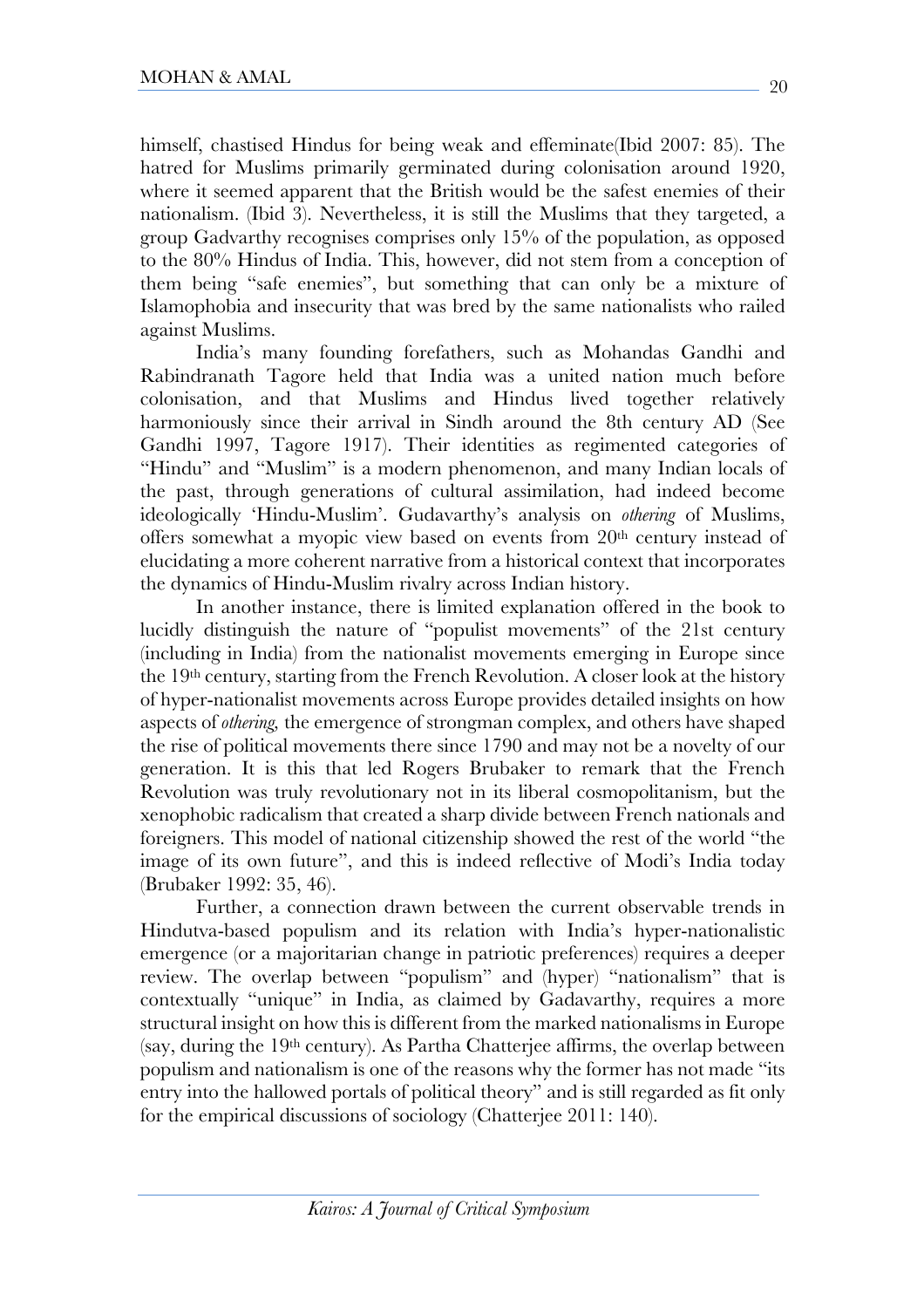As Antony Smith (2013) points out, there are **three** antinomies central to nations and nationalism. These are, according to Smith, "the 'essence' of the nation as opposed to its constructed quality; the antiquity of the nation versus its purely modern appearance; and the cultural basis of nationalism contrasted with its political aspirations and goals" (Smith 2013: 170). These antinomies effectively sum up the contradictions of BJPs Hindutva-nationalism that Gudavarthy brings out as tenets to India's version of *populism*.

As Gudavarthy points out, the Right is attempting to create a Hindu Rashtra from their mythological past by co-opting ethnic groups such as the Patidars, Marathas, Dalit-Bahujans, and even the Brahmins. This can represent the *first* antimony, wherein the construction of a modern Hindu nationalism remains fundamentally disconnected from its authentic past. Next, the Right is "pro-corporate but anti-modern", forming the *second* antimony as it emphasizes on economic growth, yet relies on the science of the Vedas (Gadavarthy xviii).

Lastly, the BJPs treatment of educational institutions points to the *third* antimony since it exposes the contradiction between its interests, which is ideologically influencing the minds of its students, while maintaining basic civil liberties, something it has failed to do so far.

These are only some examples of such antinomies playing out, even though Gudavarthy's book is filled with many such illustrations. For example, the intensification of political differences between Kashmiri Pandits and Muslims in the Valley, as argued by Gudavarthy, relies on the same *othering* that creates polarities between "us" and "them". Though, differences between these groups are more religious than political, the BJP has attempted to appropriate the Pandits to sustain this conflict. The vitriolic criticism of leaders like Nehru and Gandhi are also attempts by the BJP to distance itself from the past and present to form the basis for a new Indian nation.

*India After Modi* is therefore, an admirable effort in explaining some of the causal factors responsible for aiding India's own indigenous populism under Modi's Hindutva force, and the Prime Minister's own status as the figurehead of the Right that has been successful in manipulating local narratives to suit their ideological and political agenda. The length of the book, comprising of 230 odd pages divided into more than 30 chapters, also stretches him thin in discussing the various aspects of BJP and Modi's governance in power. The content of the chapters help further display how electoral gains are the driving force influencing decisions taken by BJPs top leaders, and the ways in which the party influences ethnic identities to maintain their stranglehold on political power. In some ways, it is also a glimpse into the future as we see the same patterns recur in different forms. Recent events like the passing of Citizenship Amendment Act (CAA), discussions surrounding a country-wide implementation of the National Register of Citizens (NRC) and changes in National Population Register (NPR), emerge as evidences of the social engineering undertaken by the BJP to revitalize (and assert) their Hindutva-ism at the cost of constitutional values and safeguarding minority rights. The short length of the book chapters make some of these vital